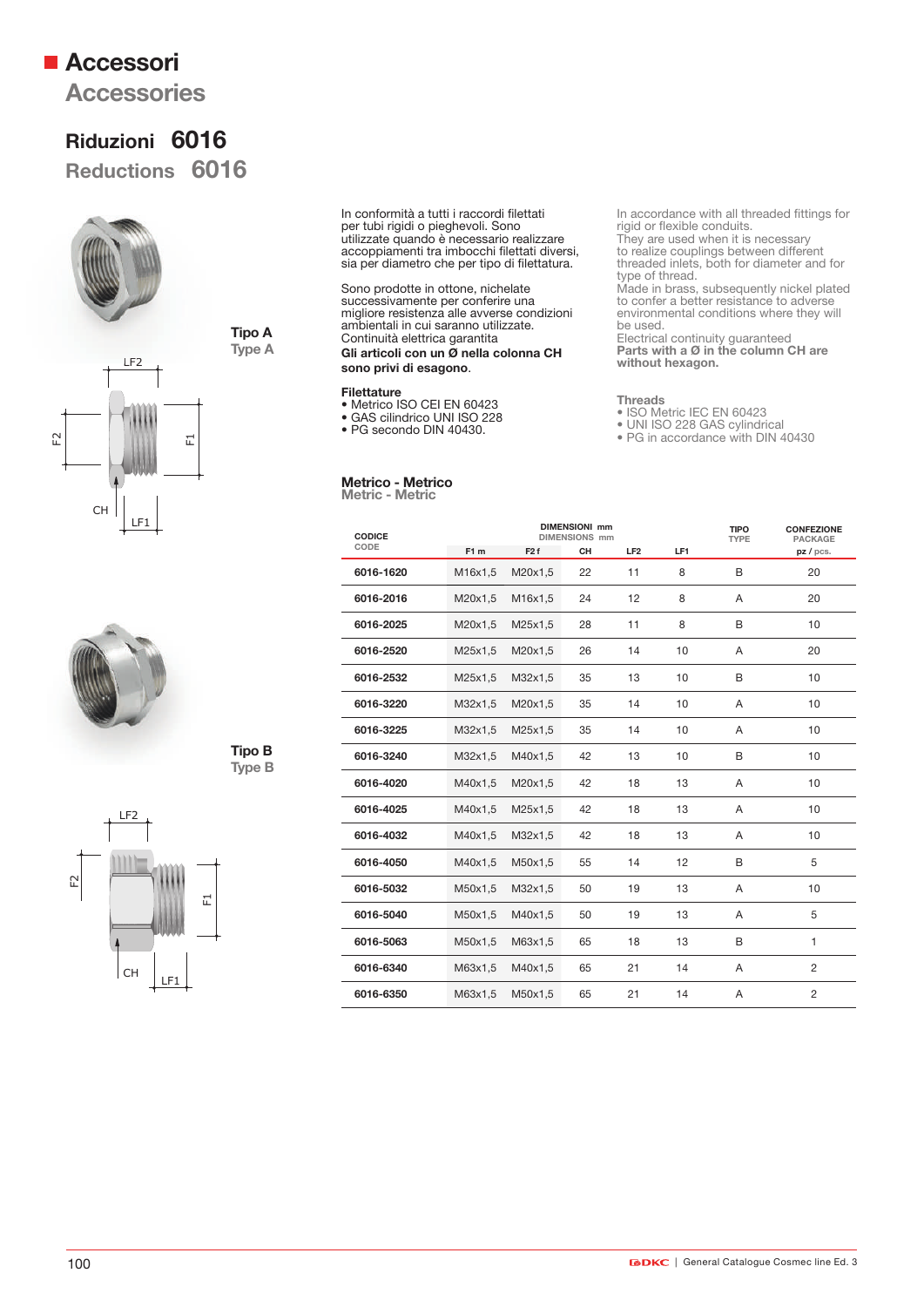**Accessories**

### **Riduzioni 6019 - 6105**

**Reductions 6019 - 6105**

#### **Metrico - GAS ISO 228**

**Metric - GAS ISO 228**

| <b>CODICE</b><br>CODE |         |                 | <b>DIMENSIONI mm</b><br><b>DIMENSIONS mm</b> | <b>TIPO</b><br><b>TYPE</b> | <b>CONFEZIONE</b><br><b>PACKAGE</b> |   |                |
|-----------------------|---------|-----------------|----------------------------------------------|----------------------------|-------------------------------------|---|----------------|
|                       | F1m     | F <sub>2f</sub> | CH                                           | LF <sub>2</sub>            | LF1                                 |   | pz/pcs.        |
| 6019-1638             | M16x1,5 | $3/8$ "         | 18                                           | 11,0                       | 8                                   | B | 10             |
| 6019-2012             | M20x1,5 | $1/2$ "         | 24                                           | 11,0                       | 8                                   | B | 20             |
| 6019-2534             | M25x1,5 | $3/4$ "         | 30                                           | 12,5                       | 10                                  | B | 10             |
| 6019-2538             | M25x1.5 | $3/8$ "         | 26                                           | 14.0                       | 10                                  | A | 10             |
| 6019-3201             | M32x1.5 | 1"              | 35                                           | 13.0                       | 10                                  | B | 10             |
| 6019-6302             | M63x1,5 | 2"              | 65                                           | 19,0                       | 15                                  | B | $\overline{2}$ |

### **Metrico - PG**

**Metric - PG**

| <b>CODICE</b> |         | <b>DIMENSIONI mm</b><br><b>DIMENSIONS mm</b> | <b>TIPO</b><br><b>TYPE</b> | <b>CONFEZIONE</b><br><b>PACKAGE</b> |                 |   |                |
|---------------|---------|----------------------------------------------|----------------------------|-------------------------------------|-----------------|---|----------------|
| CODE          | F1m     | F <sub>2f</sub>                              | CH                         | LF <sub>2</sub>                     | LF <sub>1</sub> |   | pz / pcs.      |
| 6105-1609     | M16x1,5 | 9                                            | ø 20                       | 9                                   | 9               | B | 10             |
| 6105-1611     | M16x1,5 | 11                                           | ø 22                       | 9                                   | 9               | B | 10             |
| 6105-2011     | M20x1,5 | 11                                           | ø 23                       | 9                                   | 9               | B | 10             |
| 6105-2013     | M20x1,5 | 13,5                                         | 24                         | 9                                   | 9               | B | 10             |
| 6105-2516     | M25x1,5 | 16                                           | ø 27                       | 9                                   | 9               | B | 10             |
| 6105-3221     | M32x1,5 | 21                                           | 35                         | 14                                  | 14              | A | 10             |
| 6105-4029     | M40x1,5 | 29                                           | 42                         | 18                                  | 18              | A | 5              |
| 6105-5036     | M50x1,5 | 36                                           | 50                         | 15                                  | 15              | B | 5              |
| 6105-6348     | M63x1,5 | 48                                           | 65                         | 15                                  | 15              | B | $\overline{2}$ |

### **GAS ISO 228 - Metrico**

| GAS ISO 228 - Metric |         |                 |                                              |                            |                                     |   |         |
|----------------------|---------|-----------------|----------------------------------------------|----------------------------|-------------------------------------|---|---------|
| CODICE               |         |                 | <b>DIMENSIONI mm</b><br><b>DIMENSIONS mm</b> | <b>TIPO</b><br><b>TYPE</b> | <b>CONFEZIONE</b><br><b>PACKAGE</b> |   |         |
| CODE                 | F1m     | F <sub>2f</sub> | CH                                           | LF <sub>2</sub>            | LF <sub>1</sub>                     |   | pz/pcs. |
| 6019-1216            | $1/2$ " | M16x1,5         | 24                                           | 13,0                       | 9,5                                 | A | 50      |
| 6019-3420            | 3/4"    | M20x1,5         | 28                                           | 13,5                       | 9,5                                 | A | 20      |
| 6019-0125            | 1"      | M20x1,5         | 35                                           | 15,5                       | 10,5                                | A | 10      |
| 6019-0120            | 1"      | M25x1,5         | 35                                           | 15,5                       | 10,5                                | A | 10      |
| 6019-0132            | 1"      | M32x1,5         | 35                                           | 11,0                       | 14,0                                | B | 10      |
| 6019-11432           | 1''1/4  | M32x1,5         | 42                                           | 19,0                       | 14,0                                | A | 10      |
| 6019-11240           | 1''1/2  | M40x1,5         | 50                                           | 19,0                       | 14,0                                | A | 10      |
| 6019-0250            | 2"      | M50x1,5         | 60                                           | 26,5                       | 20,0                                | A | 10      |
| 6019-0263            | 2"      | M63x1,5         | 65                                           | 20,0                       | 18,0                                | B | 10      |
| 6019-21263*          | 2''1/2  | M63x1,5         | ø 75                                         | 31,0                       | 19,0                                | A | 1       |

\*In alluminio \*In aluminium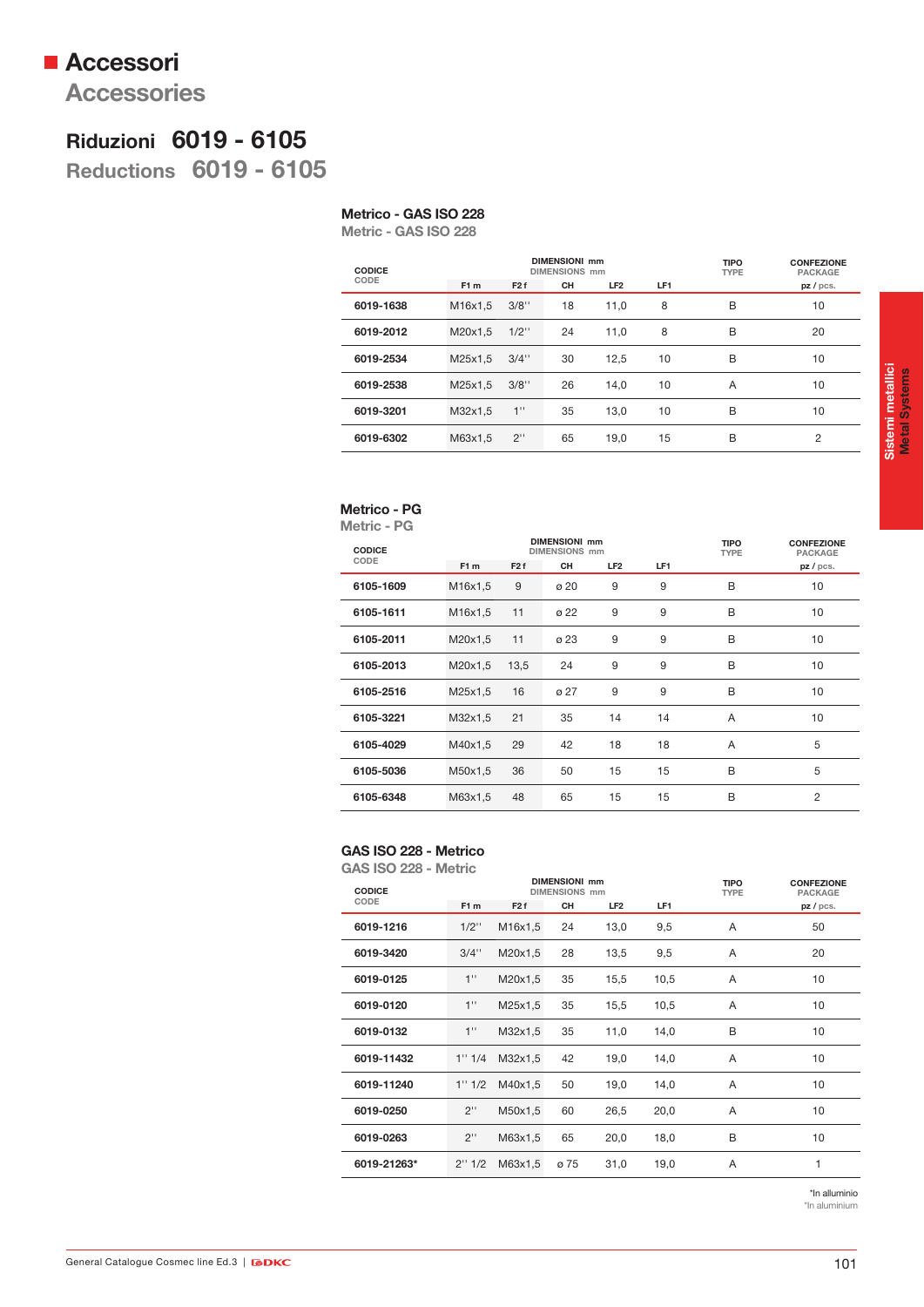**Accessories**

## **Riduzioni 6054**

**Reductions 6054**





**Tipo B Type B**



| <b>GAS ISO 228 - PG</b>                   |  |  |
|-------------------------------------------|--|--|
| $\sim$ $\sim$ $\sim$ $\sim$ $\sim$ $\sim$ |  |  |

**GAS ISO 228 - PG**

| <b>CODICE</b> |         |                 | <b>DIMENSIONI mm</b><br><b>DIMENSIONS mm</b> |                 |      | <b>TIPO</b><br><b>CONFEZIONE</b><br><b>TYPE</b> |                             |  |  |  |
|---------------|---------|-----------------|----------------------------------------------|-----------------|------|-------------------------------------------------|-----------------------------|--|--|--|
| CODE          | F1 m    | F <sub>2f</sub> | CH                                           | LF <sub>2</sub> | LF1  |                                                 | <b>PACKAGE</b><br>pz / pcs. |  |  |  |
| 6054-0409     | $1/4$ " | 9               | 18                                           | 10.0            | 8.0  | B                                               | 10                          |  |  |  |
| 6054-0411     | $1/4$ " | 11              | 22                                           | 11,0            | 8,0  | В                                               | 20                          |  |  |  |
| 6054-0413     | $1/4$ " | 13,5            | 24                                           | 11,0            | 8,0  | B                                               | 20                          |  |  |  |
| 6054-3809     | 3/8"    | 9               | 22                                           | 10,0            | 9,5  | в                                               | 20                          |  |  |  |
| 6054-3811     | 3/8"    | 11              | 22                                           | 9,5             | 9,0  | B                                               | 20                          |  |  |  |
| 6054-3813     | 3/8"    | 13,5            | 24                                           | 11,0            | 9,5  | B                                               | 20                          |  |  |  |
| 6054-3816     | 3/8"    | 16              | 24                                           | 9,5             | 9,0  | B                                               | 20                          |  |  |  |
| 6054-1209     | $1/2$ " | 9               | 24                                           | 13,5            | 9,5  | Α                                               | 10                          |  |  |  |
| 6054-1211     | $1/2$ " | 11              | 24                                           | 9,5             | 9,0  | B                                               | 20                          |  |  |  |
| 6054-1213     | $1/2$ " | 13,5            | 24                                           | 11,0            | 9,5  | B                                               | 20                          |  |  |  |
| 6054-1216     | $1/2$ " | 16              | 24                                           | 11,0            | 9,5  | B                                               | 20                          |  |  |  |
| 6054-1221     | $1/2$ " | 21              | 30                                           | 12,0            | 9,5  | B                                               | 20                          |  |  |  |
| 6054-3411     | 3/4"    | 11              | 28                                           | 13,5            | 9,5  | Α                                               | 10                          |  |  |  |
| 6054-3413     | 3/4"    | 13,5            | 28                                           | 13,5            | 9,5  | Α                                               | 10                          |  |  |  |
| 6054-3416     | $3/4$ " | 16              | 28                                           | 13,5            | 9,5  | A                                               | 10                          |  |  |  |
| 6054-3421     | 3/4"    | 21              | 30                                           | 12,0            | 9,5  | B                                               | 10                          |  |  |  |
| 6054-3429     | 3/4"    | 29              | 40                                           | 13,0            | 11,0 | B                                               | 10                          |  |  |  |
| 6054-0111     | 1"      | 11              | 35                                           | 15,5            | 10,5 | A                                               | 10                          |  |  |  |
| 6054-0113     | 1"      | 13.5            | 35                                           | 15,5            | 10,5 | A                                               | 10                          |  |  |  |
| 6054-0116     | 1"      | 16              | 35                                           | 15,5            | 10,5 | A                                               | 10                          |  |  |  |
| 6054-0121     | 1"      | 21              | 35                                           | 15,5            | 10,5 | Α                                               | 10                          |  |  |  |
| 6054-0129     | 1"      | 29              | 42                                           | 14,0            | 12,0 | B                                               | 10                          |  |  |  |
| 6054-11421    | 1''1/4  | 21              | 45                                           | 19,0            | 13,0 | A                                               | 5                           |  |  |  |
| 6054-11436    | 1" 1/4  | 36              | ø 50                                         | 16,0            | 14,0 | B                                               | 10                          |  |  |  |
| 6054-11236    | 1''1/2  | 36              | ø 55                                         | 16,0            | 14,0 | B                                               | 5                           |  |  |  |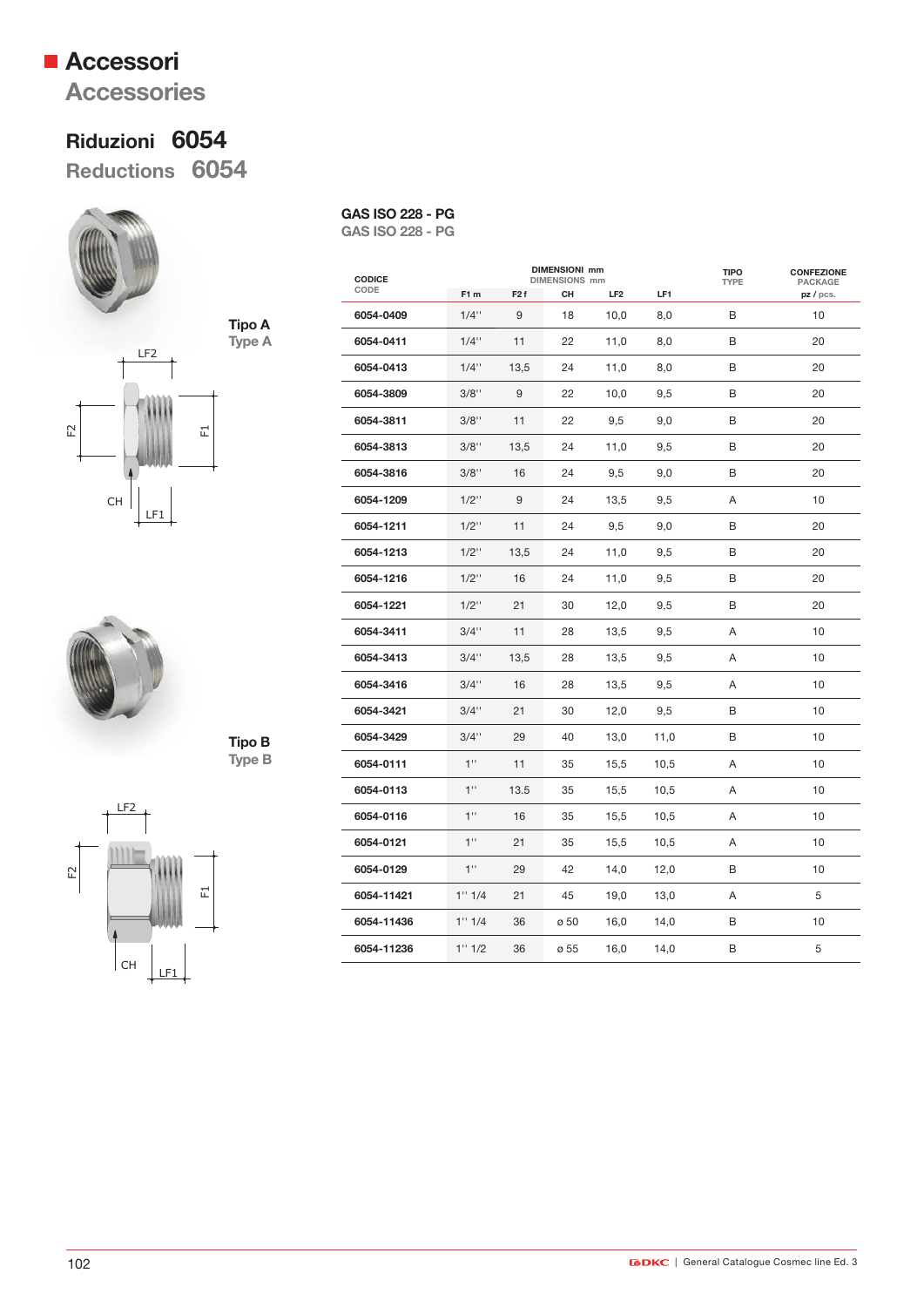**Accessories**

## **Riduzioni 6004**

**Reductions 6004**

### **GAS ISO 228 - GAS ISO 228**

**GAS ISO 228 - GAS ISO 228**

| <b>CODICE</b> |         |                 | <b>DIMENSIONI mm</b><br><b>DIMENSIONS mm</b> |                 |      | <b>TIPO</b><br><b>TYPE</b> | <b>CONFEZIONE</b><br><b>PACKAGE</b> |
|---------------|---------|-----------------|----------------------------------------------|-----------------|------|----------------------------|-------------------------------------|
| CODE          | F1 m    | F <sub>2f</sub> | CН                                           | LF <sub>2</sub> | LF1  |                            | pz / pcs.                           |
| 6004-0438     | $1/4$ " | 3/8"            | 18                                           | 11,0            | 8,0  | B                          | 10                                  |
| 6004-0412     | $1/4$ " | $1/2$ "         | 24                                           | 11,0            | 8,0  | B                          | 10                                  |
| 6004-0434     | $1/4$ " | $3/4$ "         | 30                                           | 12,0            | 7,0  | В                          | 10                                  |
| 6004-3804     | 3/8"    | $1/4$ "         | 22                                           | 13,0            | 9,5  | Α                          | 20                                  |
| 6004-3812     | 3/8"    | $1/2$ "         | 24                                           | 11,0            | 9,5  | В                          | 20                                  |
| 6004-3834     | 3/8"    | $3/4$ "         | 28                                           | 12,5            | 9,5  | В                          | 10                                  |
| 6004-1204     | $1/2$ " | $1/4$ "         | 24                                           | 13,0            | 9,5  | Α                          | 20                                  |
| 6004-16       | $1/2$ " | 3/8"            | 24                                           | 13,0            | 9,5  | Α                          | 50                                  |
| 6004-1234     | $1/2$ " | $3/4$ "         | 28                                           | 12,5            | 9,5  | В                          | 10                                  |
| 6004-1201     | $1/2$ " | 1"              | 38                                           | 10,0            | 13,0 | В                          | 5                                   |
| 6004-3438     | 3/4"    | $3/8$ "         | 28                                           | 13,5            | 9,5  | A                          | 20                                  |
| 6004-3412     | 3/4"    | $1/2$ "         | 28                                           | 13,5            | 9,5  | Α                          | 20                                  |
| 6004-3401     | 3/4"    | 1"              | 35                                           | 13,0            | 9,5  | В                          | 10                                  |
| 6004-138      | 1"      | 3/8"            | 35                                           | 15,5            | 10,5 | Α                          | 10                                  |
| 6004-112      | 1"      | $1/2$ "         | 35                                           | 15,5            | 10,5 | Α                          | 10                                  |
| 6004-134      | 1"      | $3/4$ "         | 35                                           | 15,5            | 10,5 | Α                          | 10                                  |
| 6004-1114     | 1"      | 1'' 1/4         | ø 50                                         | 18,0            | 14,0 | В                          | 5                                   |
| 6004-1112     | 1"      | 1''1/2          | 50                                           | 19,0            | 14,0 | В                          | 5                                   |
| 6004-11438*   | 1''1/4  | 3/8"            | 42                                           | 24,0            | 15,0 | Α                          | 10                                  |
| 6004-11412    | 1''1/4  | $1/2$ "         | 42                                           | 22,0            | 15,0 | Α                          | 10                                  |
| 6004-11434*   | 1''1/4  | $3/4$ "         | 42                                           | 23,0            | 15,0 | Α                          | 10                                  |
| 6004-1141*    | 1''1/4  | 1"              | 42                                           | 23,0            | 15,0 | Α                          | 5                                   |
| 6004-1412     | 1''1/4  | 1''1/2          | 50                                           | 15,0            | 16,0 | В                          | 5                                   |
| 6004-11238*   | 1''1/2  | 3/8"            | 50                                           | 25,0            | 17,0 | Α                          | 10                                  |
| 6004-11212    | 1''1/2  | $1/2$ "         | 50                                           | 25,0            | 17,5 | Α                          | 5                                   |
| 6004-11234    | 1''1/2  | $3/4$ "         | 50                                           | 25,0            | 17,5 | Α                          | 5                                   |
| 6004-1121     | 1''1/2  | $1^{\rm H}$     | 50                                           | 21,0            | 15,0 | Α                          | 5                                   |
| 6004-1214*    | 1''1/2  | 1''1/4          | 50                                           | 25,0            | 17,0 | Α                          | 5                                   |
| 6004-11202    | 1''1/2  | 2"              | ø 65                                         | 19,0            | 16,5 | В                          | 10                                  |
| 6004-0234*    | 2"      | $3/4$ "         | 60                                           | 27,0            | 20,0 | Α                          | 5                                   |
| 6004-21*      | 2"      | 1"              | 60                                           | 27,0            | 20,0 | Α                          | 5                                   |
| 6004-2114     | $2$ "   | 1''1/4          | 60                                           | 27,0            | 20,0 | Α                          | 10                                  |
| 6004-2112*    | $2$ "   | 1''1/2          | 60                                           | 27,0            | 20,0 | Α                          | 5                                   |

\* Prodotti in acciaio zincato \* Made of galvanized steel

General Catalogue Cosmec line Ed.3 | **EDKC** 2021 2022 2022 2022 2023 2022 2023 2034 2032 2033 2034 2032 2033 204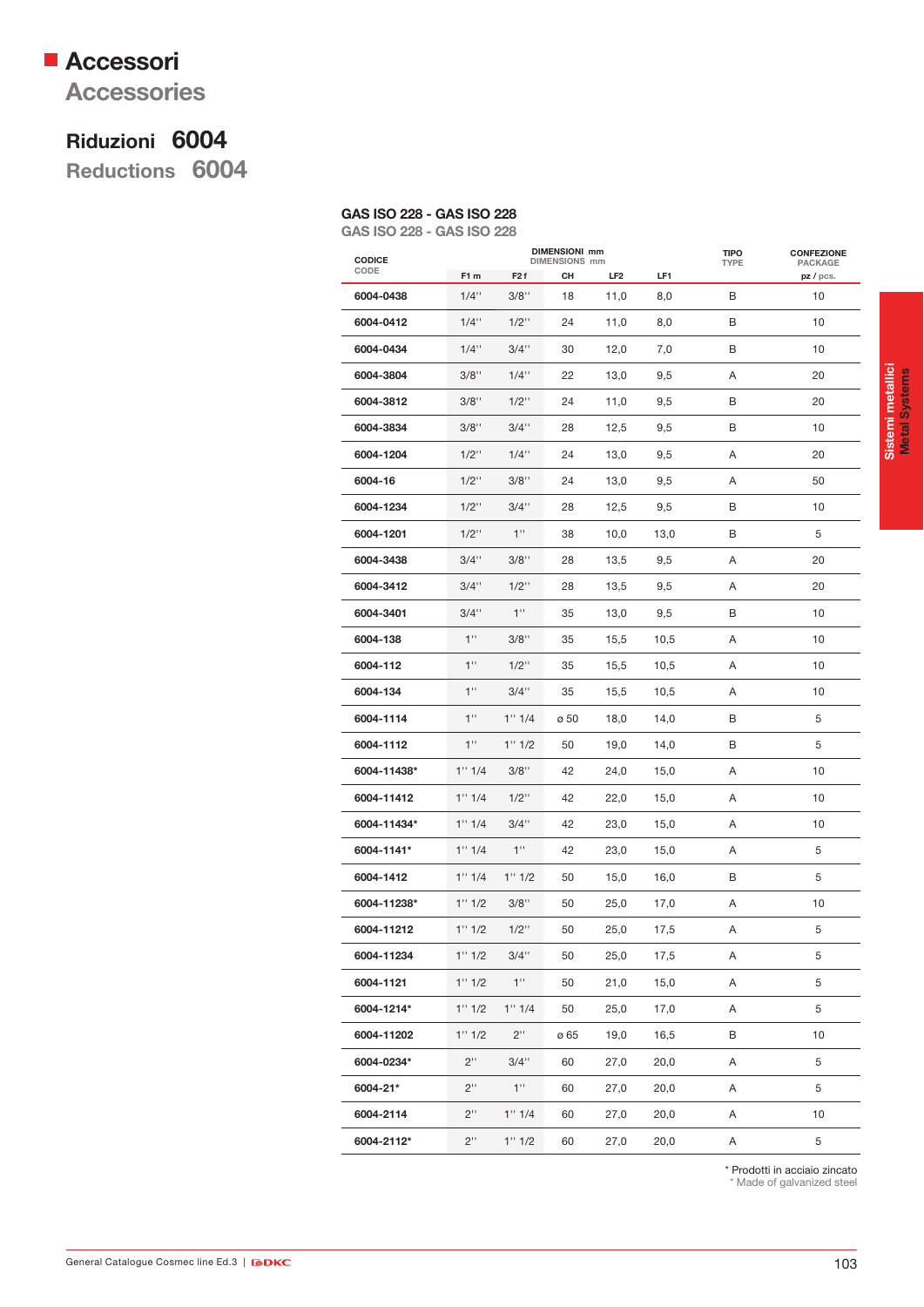**Accessories** 

### Riduzioni 6104

Reductions 6104





**Tipo B** Type B



| <b>CODICE</b> |      |                 | <b>DIMENSIONI mm</b><br><b>DIMENSIONS mm</b> |                 |      | <b>TIPO</b><br><b>CONFEZIONE</b><br>TYPE<br><b>PACKAGE</b> |           |  |  |
|---------------|------|-----------------|----------------------------------------------|-----------------|------|------------------------------------------------------------|-----------|--|--|
| CODE          | F1 m | F <sub>2f</sub> | CH                                           | LF <sub>2</sub> | LF1  |                                                            | pz / pcs. |  |  |
| 6104-0709     | 07   | 09              | ø18                                          | 10,0            | 5,0  | B                                                          | 10        |  |  |
| 6104-0907     | 09   | 07              | 18                                           | 8,0             | 5,0  | A                                                          | 10        |  |  |
| 6104-0911     | 09   | 11              | ø20                                          | 9,5             | 6,0  | B                                                          | 10        |  |  |
| 6104-0913     | 09   | 13,5            | ø23                                          | 10,5            | 6,0  | B                                                          | 10        |  |  |
| 6104-1107     | 11   | 07              | 19                                           | 9,0             | 6,0  | Α                                                          | 10        |  |  |
| 6104-1109     | 11   | 09              | 19                                           | 9,0             | 6,0  | A                                                          | 10        |  |  |
| 6104-1113     | 11   | 13,5            | ø23                                          | 10,5            | 6,0  | B                                                          | 10        |  |  |
| 6104-1116     | 11   | 16              | ø27                                          | 11,5            | 6,0  | B                                                          | 10        |  |  |
| 6104-1309     | 13,5 | 09              | 22                                           | 9,0             | 6,0  | Α                                                          | 10        |  |  |
| 6104-1311     | 13,5 | 11              | 22                                           | 9,0             | 6,0  | A                                                          | 10        |  |  |
| 6104-1316     | 13,5 | 16              | 27                                           | 11,5            | 6,5  | B                                                          | 20        |  |  |
| 6104-1321     | 13,5 | 21              | ø31                                          | 13,0            | 6,5  | В                                                          | 10        |  |  |
| 6104-1607     | 16   | 07              | 23                                           | 10,0            | 7,0  | A                                                          | 10        |  |  |
| 6104-1609     | 16   | 09              | 24                                           | 10,5            | 6,5  | A                                                          | 10        |  |  |
| 6104-1611     | 16   | 11              | 24                                           | 9,0             | 6,0  | A                                                          | 10        |  |  |
| 6104-1613     | 16   | 13,5            | 24                                           | 9,0             | 6,0  | A                                                          | 10        |  |  |
| 6104-1621     | 16   | 21              | 30                                           | 13,0            | 6,5  | В                                                          | 10        |  |  |
| 6104-2113     | 21   | 13,5            | 30                                           | 10,0            | 7,0  | A                                                          | 10        |  |  |
| 6104-2116     | 21   | 16              | 30                                           | 10,0            | 7,0  | A                                                          | 10        |  |  |
| 6104-2129     | 21   | 29              | 42                                           | 13,0            | 7,0  | В                                                          | 10        |  |  |
| 6104-2921     | 29   | 21              | 42                                           | 11,0            | 7,5  | Α                                                          | 20        |  |  |
| 6104-2936     | 29   | 36              | 50                                           | 12,0            | 10,5 | В                                                          | 5         |  |  |
| 6104-3629     | 36   | 29              | 50                                           | 12,0            | 8,5  | Α                                                          | 5         |  |  |
| 6104-4236     | 42   | 36              | 58                                           | 15,0            | 11,0 | Α                                                          | 5         |  |  |
| 6104-4248     | 42   | 48              | 63                                           | 23,0            | 10,0 | В                                                          | 5         |  |  |
| 6104-4842     | 48   | 42              | 60                                           | 14.0            | 10.0 | Α                                                          | 5         |  |  |

j.  $\overline{a}$